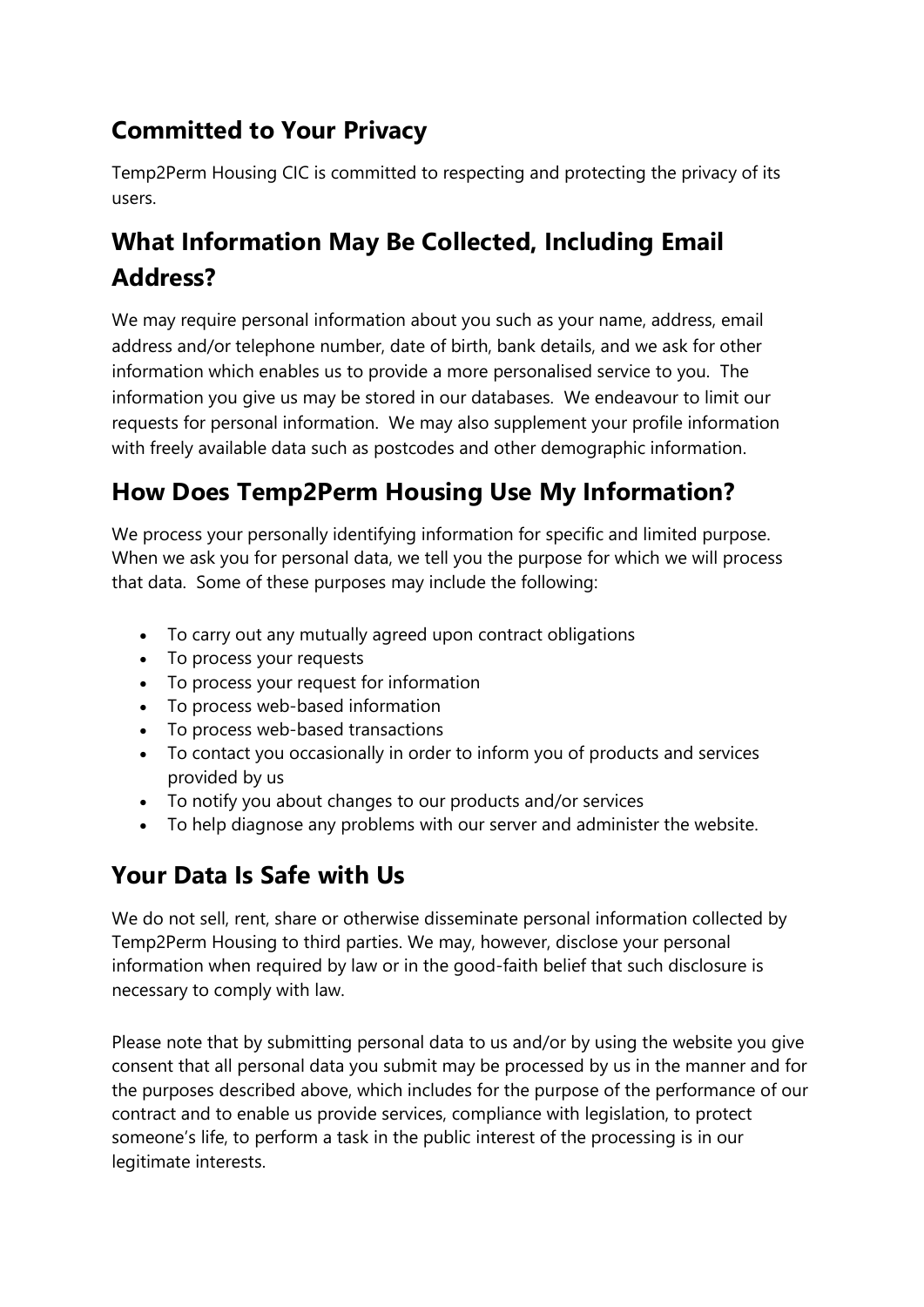When processing special categories of personal data, health data or criminal data, our legal bases for doing so will either be one of the following:

- further to obtaining your explicit consent to do so
- the processing is necessary for the purposes of carrying out our obligations and exercising specific rights required by social protection law
- the processing is in your vital interest and you are not able to provide consent
- processing is carried out in the course of our legitimate activities with appropriate safeguards
- our processing relates to personal data which has been manifestly made public by you, or
- our processing is necessary for the establishment, exercise or defence of legal claims or processing is necessary for archiving purposes in the public interest.

# **Do we ever Transfer your Personal Data Outside the European Economic Area?**

Much of the personal information that we process at Temp2Perm Housing is held electronically, and most of this is held in our offices in Cardiff. Some of our computer systems store the information offsite and, when they do, we work closely with the software providers to make sure that information is stored in accordance with the requirements of the General Data Protection Regulations.

### **How Long Do We Keep Your Data?**

Temp2Perm Housing will only keep your personal information for as long as it is required and in accordance with statutory requirements. For example, we keep personal information regarding licensees for 6 years after the licence has ended. Where the information is no longer required, we will ensure that it is disposed of in a secure manner.

#### **Anonymous Data Collection**

In addition to the information we collect as described above, we use technology to collect anonymous information about the use of the website, such as which pages of the website are visited, which web browsers are used and how long they stay on the website. This technology does not identify you personally; it simply enables us to compile statistics about our visitors and their use of the website.

We use this anonymous data to improve the content and functionality of the website and email to better understand our customers and visitors, and to improve the services and products we offer.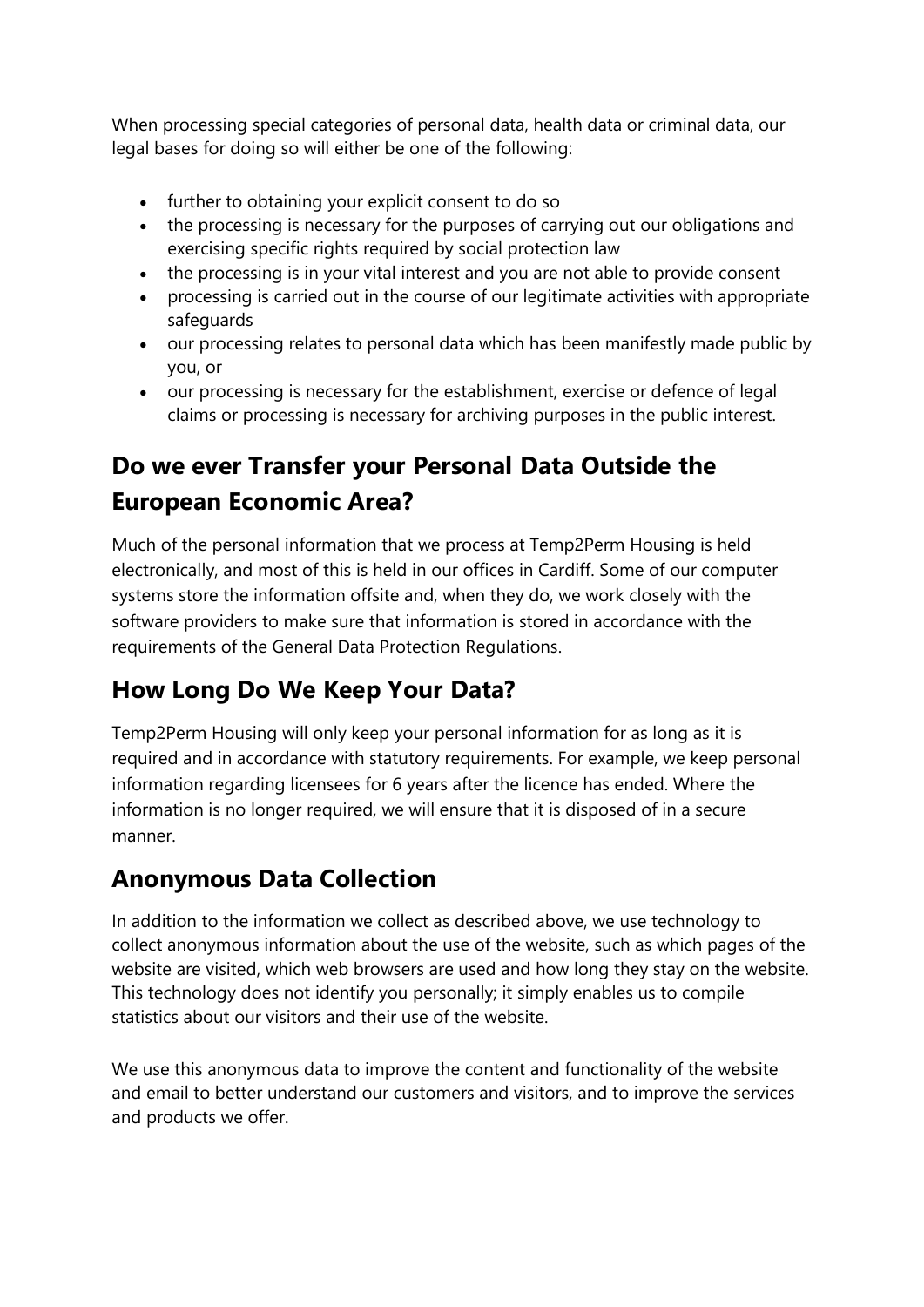# **Does Temp2Perm Housing's Privacy Policy Apply to Linked Websites?**

Our Privacy Policy applies solely to information collection practice on Temp2Perm Housing, which may contain links to other sites. Please be aware that Temp2Perm Housing has no control or influence over the privacy practices of other sites. We encourage our users to be aware when they leave Temp2Perm Housing, and to read the privacy statements of websites they visit.

### **Can I Correct/Update the Information Collected About Me?**

Absolutely. You have the right to correct or update the personal information collected about you by Temp2Perm Housing. To correct or update personal information, please send an email to the organisation and request the change. In addition, if you no longer wish to receive email updates or notifications from use, you may opt-out of receiving such communications by following the instructions available in an email sent to by us in response to an inquiry, email us a request form, email the organisation directly, or contact us at our postal address noted on this website.

# **Changes to This Privacy Policy**

We are continually improving our methods of communication and adding new functionality and features. Because of these ongoing changes, changes in law and the changing nature of technology, our data practices will change from time to time. If and when that happens, we will update this policy accordingly, so please check this page frequently.

By using this website, you consent to the collection and use of the information as described here. For more information contact our office.

# **Terms of Use**

PLEASE READ THESE TERMS OF USE CAREFULLY BEFORE USING THIS SITE. BY USING THIS SITE, YOU AGREE TO THESE TERMS OF USE. IF YOU DO NOT AGREE TO THESE TERMS OF USE, PLEASE DO NOT USE THIS SITE.

This site is owned and operated by Temp2Perm Housing, (referred to as "T2P"). T2P has the right at any time to change or discontinue any aspect or feature of the site, including, without limitation, the content, hours of availability, and equipment needed for access or use of the site. The information on this Site is intended to furnish users with general information on matters that they may find to be of interest.

While every effort has been made to offer current and accurate information, errors can occur. T2P assumes no liability or responsibility for any errors or omissions in the content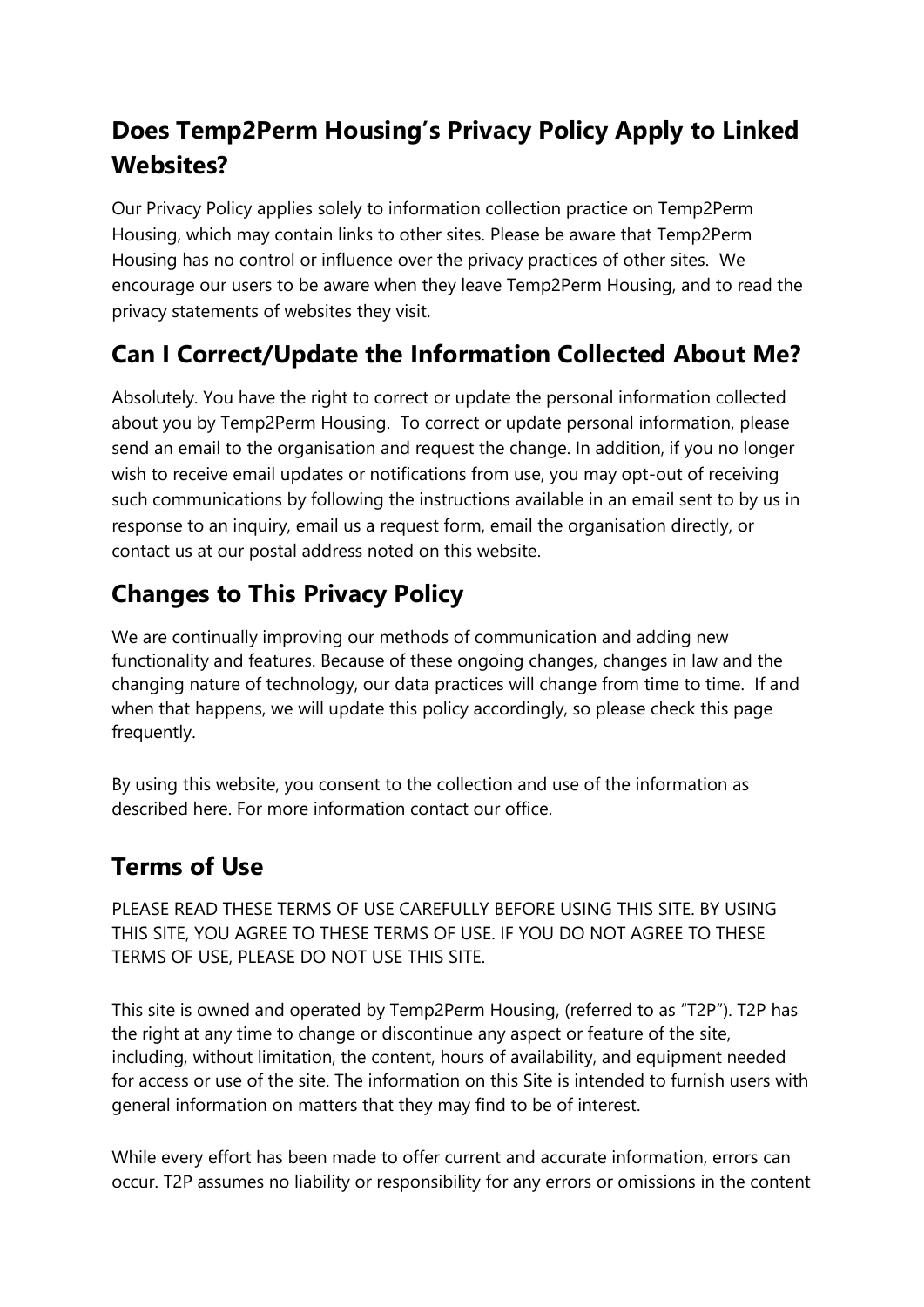contained on this Site. Furthermore, this Site may contain references to certain laws and regulations, which will change over time, and should be interpreted only in light of particular circumstances. This information is provided "as is", with no guarantees of completeness, accuracy or timeliness, and without warranties of any kind, express or implied. T2P does not warrant that this Site, various services provided through this Site, and any information, software or other material downloaded from this Site, will be uninterrupted, error-free, omission-free or free of viruses or other harmful components. To the fullest extent permissible pursuant to applicable law, T2P disclaims all warranties, express or implied, including but not limited to implied warranties of merchantability and fitness for a particular purpose. In no event will T2P, any related partnerships or corporations, or the shareholders, agents or employees of the foregoing be liable to you or anyone else for any decision made or action taken in reliance on the information in this Site, or for any consequential, special or similar damages, even if advised as to the possibility of such damages.

The information presented on this Site should not be construed as any advice or service. You should consult with professional advisors familiar with your particular factual situation for advice concerning specific matters before making any decision. You should not send any confidential information to T2P until you have received agreement from the firm to perform services you request. Certain links on this Site lead to servers maintained by individuals or organizations over which T2P has no control. T2P makes no representations or warranties regarding the accuracy or any other aspect of the information located on such servers.

This Site may in the future contain links to Websites controlled or offered by third parties (non-affiliates of T2P). T2P disclaims liability for any information, materials, products or services posted or offered at any of any third-party Websites linked from the Site. By creating a link to a third-party Website, T2P does not endorse or recommend any products or services offered or information contained at such linked Website, nor is T2P liable for any failure of any products or services offered or advertised at such linked Website. You are responsible for viewing and abiding by the privacy statements and terms of use posted at such linked Website. Any dealings with third parties included within the Site, including the delivery of and the payment for goods and services, and any other terms, conditions, warranties or representations associated with such dealings, are solely between you and the third party. T2P shall not be responsible or liable for any part of any such dealings.

Links that involve the unauthorized use of our logo are considered web link activities that are explicitly prohibited by T2P, and may constitute trademark and copyright infringement. Although it does not currently do so, this Site may from time to time contain threaded discussion groups, bulletin boards and chat rooms ("Bulletin Boards"). All posting on or transmissions to Bulletin Boards, unless T2P specifically is identified as the author of a message, are the product of third parties, and the responsibility for any